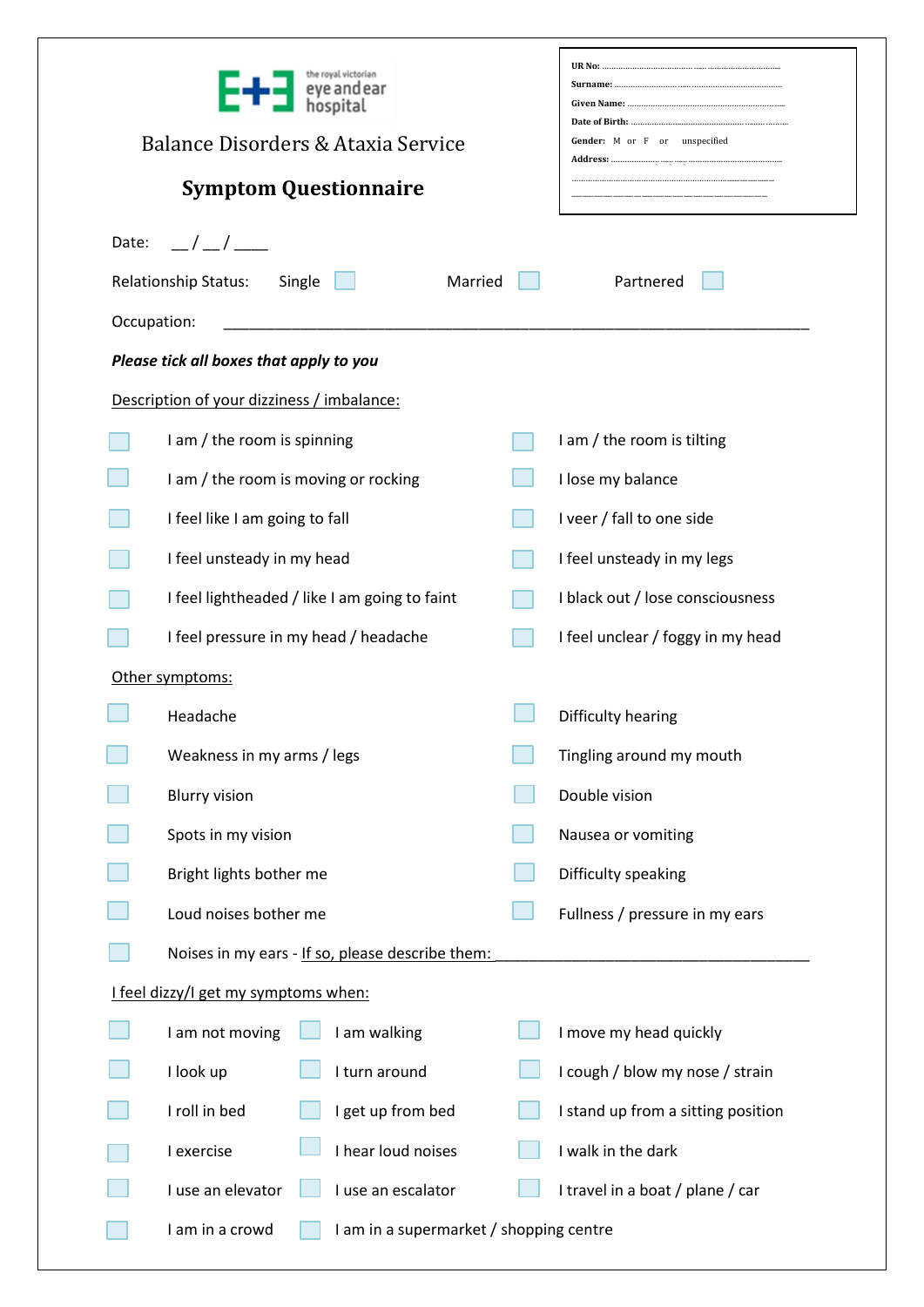| Please answer the following:                                                                                                                                        |
|---------------------------------------------------------------------------------------------------------------------------------------------------------------------|
| Other triggers for symptoms, not mentioned on the previous page: __________________________________                                                                 |
|                                                                                                                                                                     |
|                                                                                                                                                                     |
|                                                                                                                                                                     |
|                                                                                                                                                                     |
| <u> 1989 - Johann Stoff, amerikansk politiker (d. 1989)</u><br>Is the dizziness:<br>Constant<br>. .<br>Occurs in attacks                                            |
| If the dizziness occurs in attacks:                                                                                                                                 |
|                                                                                                                                                                     |
|                                                                                                                                                                     |
|                                                                                                                                                                     |
| Are you completely free of dizziness between attacks?<br>Yes<br>No.                                                                                                 |
|                                                                                                                                                                     |
| <u> 1989 - Johann Stoff, amerikansk politiker (d. 1989)</u><br>Please list any scans, hearing or balance testing that you have had: _______________________________ |
| FALLS HISTORY - Have you had any falls or near falls?<br>No<br>Yes<br>If so, please describe what happened:                                                         |
|                                                                                                                                                                     |
|                                                                                                                                                                     |
| <b>FAMILY HISTORY</b> - One or more of my relatives suffer from:                                                                                                    |
| Dizziness / balance problems<br>Hearing loss starting at less than 40 years of age                                                                                  |
| Meniere's Disease<br>Convulsions or seizures                                                                                                                        |
| Migraines / headaches                                                                                                                                               |